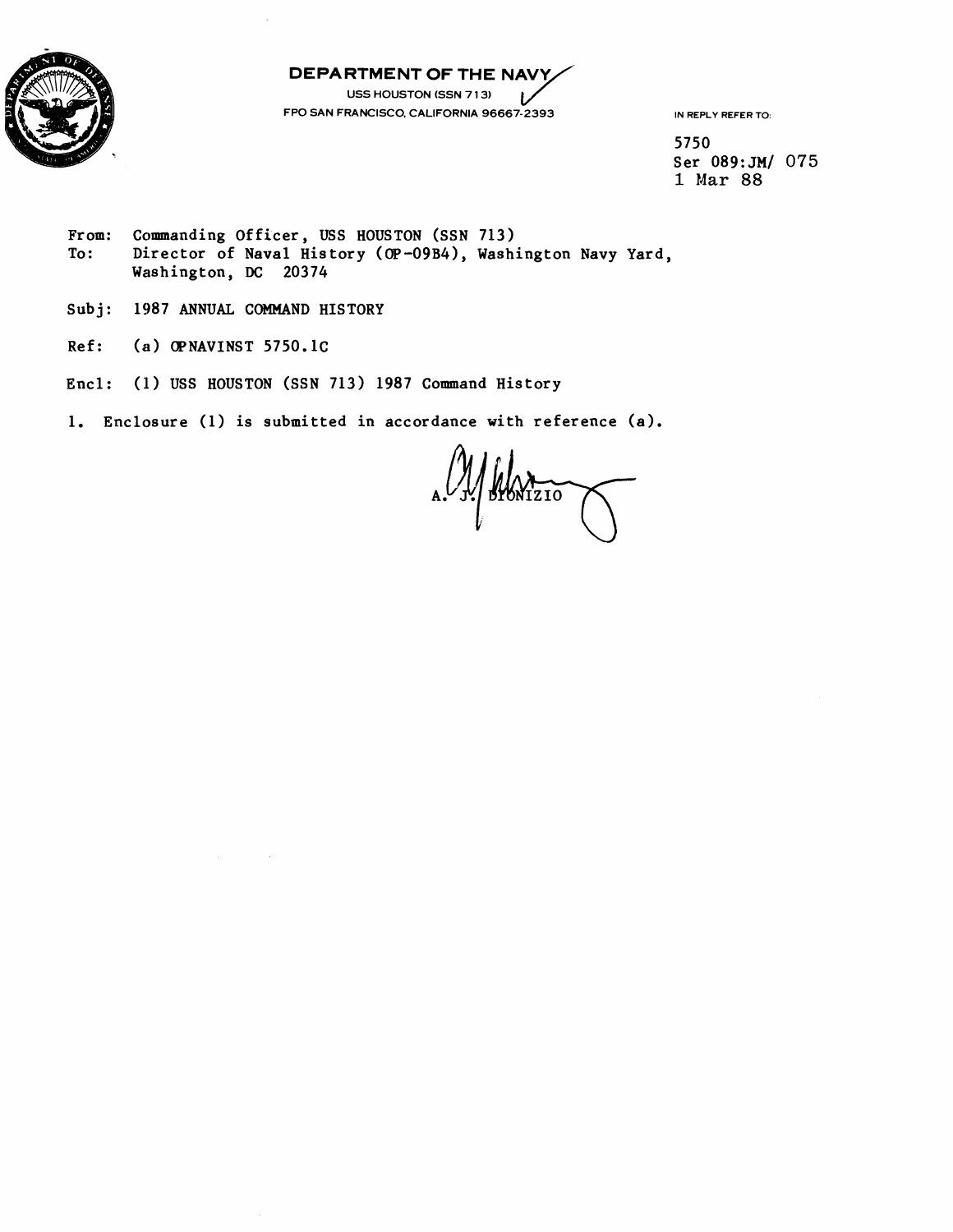## USS HOUSTON (SSN 713) 1987 COMMAND HISTORY

"

JAN 5 - JUL 6 JUN 10-12 JUL  $6 - \text{AUG } 6$ AUG  $6 - \text{AUG} 22$ AUG 23 - AUG 28 AUG 31. - SEP 19 SEP 19 - SEP 27 SEP 27 - OCT 02  $OCT 05 - OCT 09$ OCT  $09 - DEC$  19 OCT  $17$  - DEC 19 Deployed to the Western Pacific Underway for Operational Reactor Safeguards Examination Stand down from Western Pacific Deployment Upkeep San Diego Local Southern California Operations Local Southern California Operations Upkeep San Diego Local Southern California Operations Local Southern California Operations - CNO Project Selected Restricted Availabilities Drydocked in ARC0 (ARD-5 )